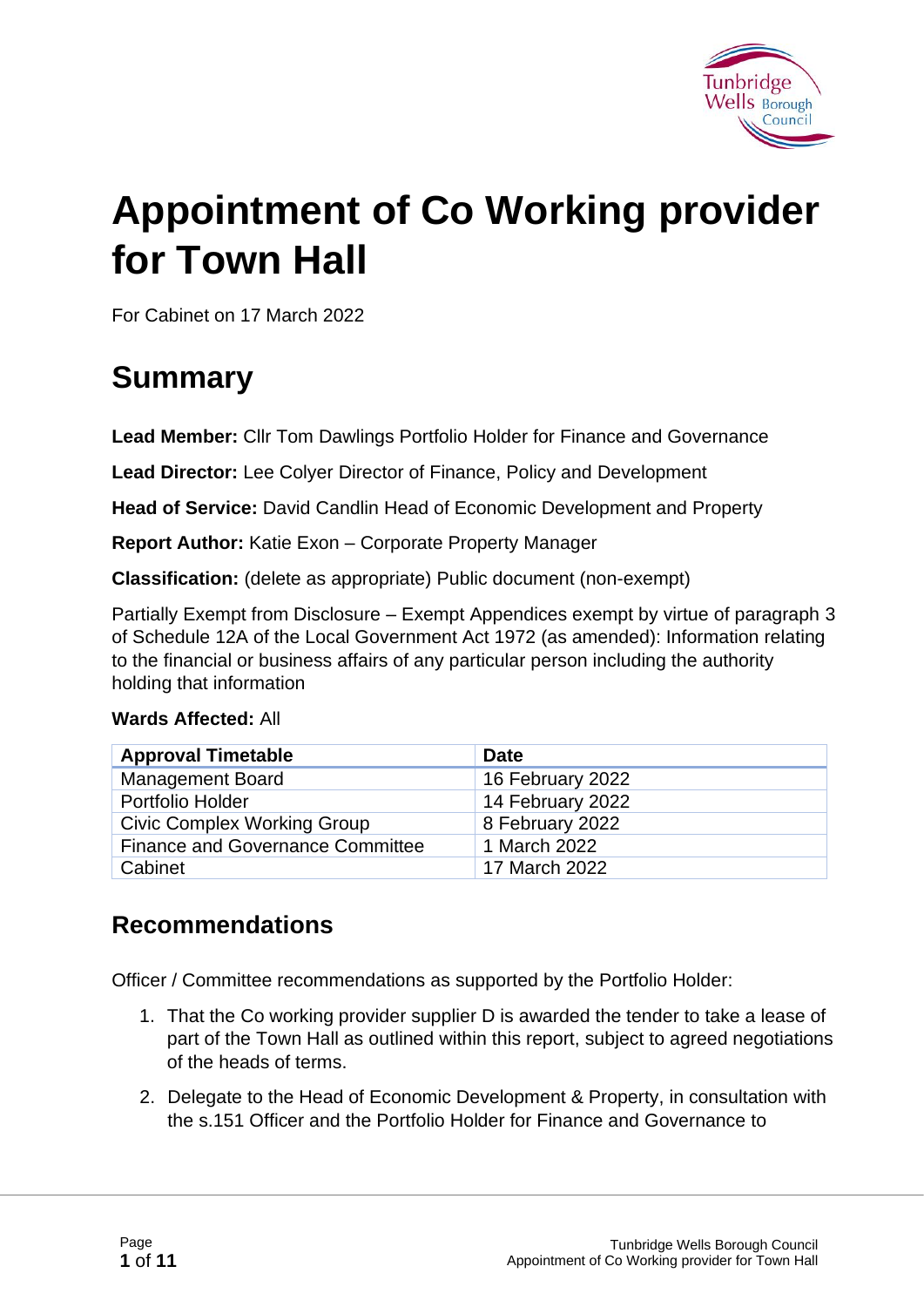negotiate and finalise the head of terms with the preferred provider for co working space.

- 3. Delegate to the Head of Mid Kent Legal Services authority to complete all necessary deeds, leases, agreements and other legal documentation and formalities required to deliver the release and management of the Town Hall for co working space.
- 4. In line with the Full Council decision of October 2021 delegate the release of the approved budget to the Head of Economic Development & Property, s151 Officer and Monitoring Officer in consultation with the Portfolio Holder for Finance & Governance to enter into contract with a co working provider who has satisfied the Council's due diligence and provided a sound business case.
- 5. In line with Full Council decision of October 2021 delegate to the s151 Officer in consultation with the Portfolio Holder for Finance and Governance the identification of the source of the funding which may include borrowing or external funding.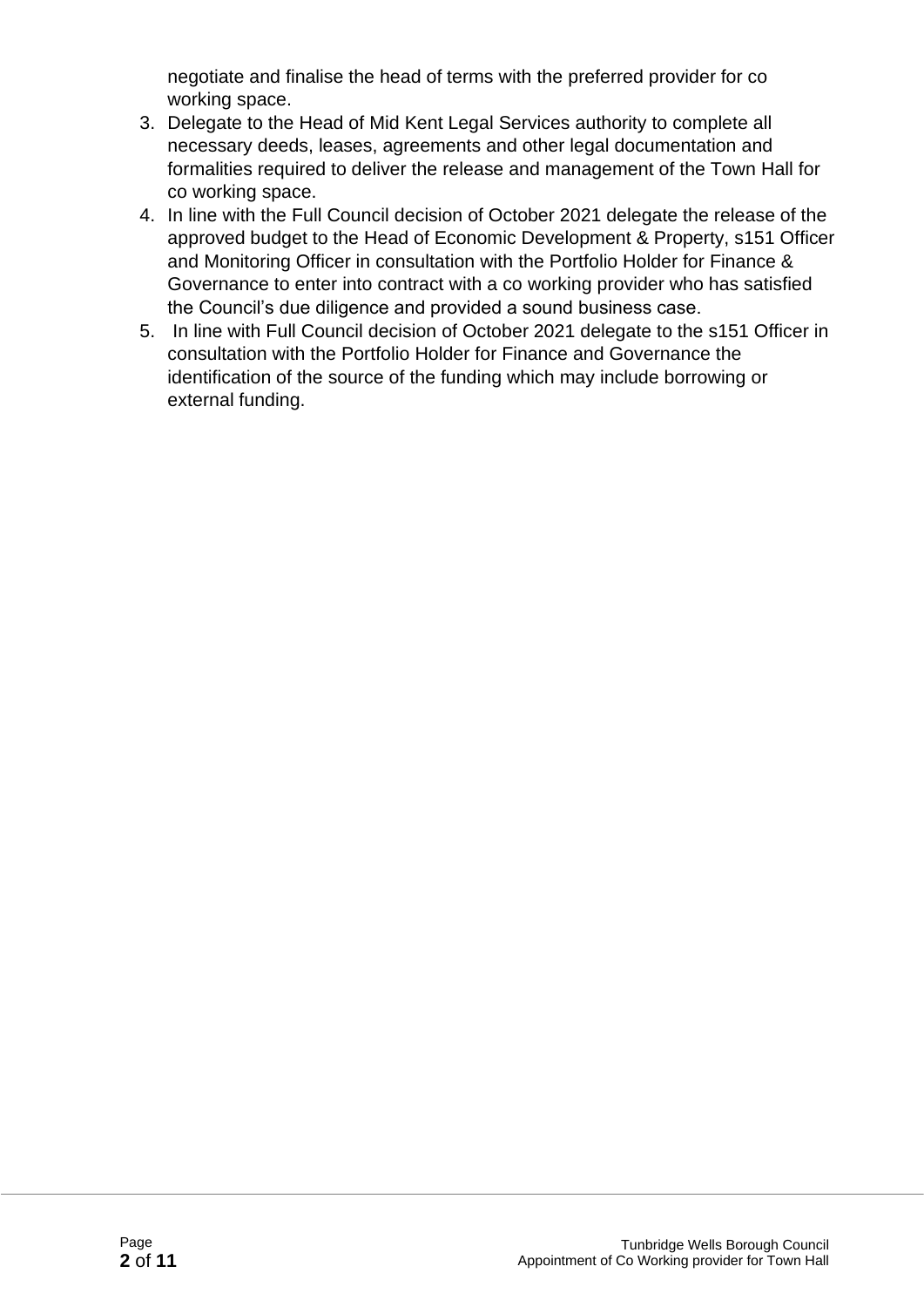

## **1. Introduction and Background**

- 1.1 In December 2019, the Council's Civic Complex Cross Party Working Group (CCWG) produced a report which was accepted by Full Council. The report recommendations, in essence, were that the Council should develop a long-term plan for the Town Hall, Assembly Hall Theatre and 9/10 Calverley Terrace and that this should be widely owned, communicated, and informed by refreshed versions of the Council's Cultural and Parking Strategies. The report recommended that the Council should prioritise uses for office accommodation and performance and fund these through the disposal of the Mount Pleasant Avenue and Great Hall car parks.
- 1.2 Since the staged return to a form of normality in 2021 the CCWG was reconvened and has focused on the Town Hall. The CCWG concluded that releasing space for co working with the Council remaining in situ but on a reduced floorplate would be the best option in the medium term.
- 1.3 In line with the work of the CCWG, Cabinet on 29 July approved the procurement of a partner to deliver co working space and reduce the overall office space occupied by the Council. The development of Modern Ways of Working (MWoW) is enabling the Council to develop and deliver an efficient post-Covid operating model. In turn this will result in the reduction of overheads and revenue budgets through efficient user-focussed service delivery, appropriate office accommodation and flexible working. This means the Council can reduce its office space to approximately 11,442sqft (1063 m2), releasing 19,795sqft (1839 m2) of space for occupation/management by a partner.
- 1.4 In early August the Council undertook a soft marketing exercise to gauge market interest. Four co working companies declared an interest and presented to a panel including members, basic concepts for how they could and would use the Town Hall to provide a co working business. The main aim of the panel presentations was for the panel to get a "feel" for the companies and to be able to form a brief to go out to formal tender. It became clear during the soft market engagement that the type of business models being offered by the providers varies. It was clear that further investment will be required to make it attractive to tenants.
- 1.5 On 6 October 2021 Full Council approved a capital budget of up to £5m to enable the conversion of the Town Hall for co working. The budget is available on the Council entering into contract with a co working provider who has satisfied the Council's due diligence and provided a sound business case. The release of the budget being delegated to the Head of Economic Development & Property, s151 Officer and Monitoring Officer in consultation with the Portfolio Holder for Finance & Governance.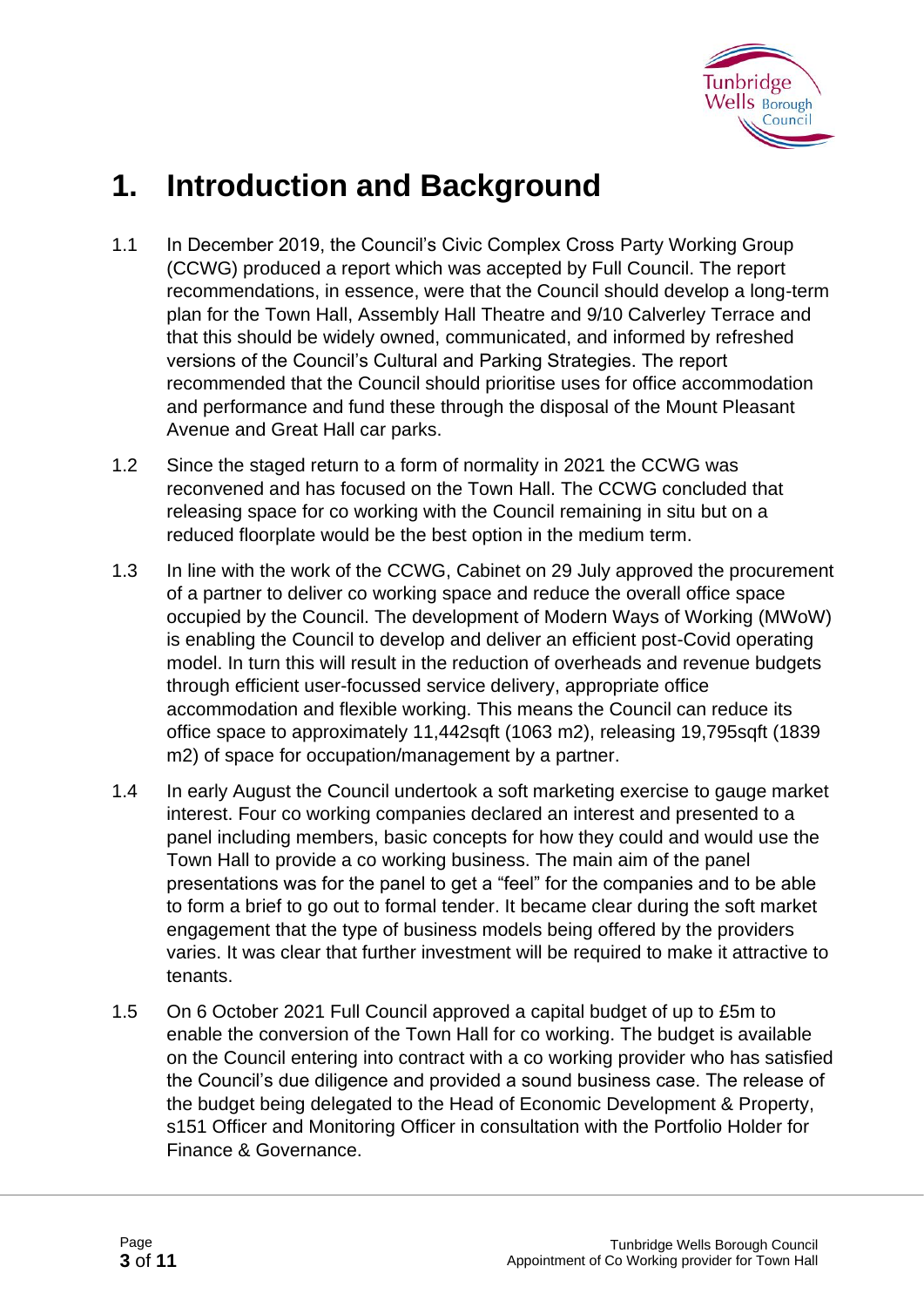- 1.6 Throughout the process the CCWG has been regularly engaged in considering future options for appointing a co working provider to operate the Town Hall as a co working operation.
- 1.7 By entering into an agreement with a co working provider to take a lease in part, of the Town Hall, the Council will still be the freeholder of the building. This will allow investment in preserving and improving the building. The Council has identified with the change to working practices of its own operation, that it no longer requires all the Town Hall space in order to be able to operate as a Council. This opportunity will represent money savings in operational costs and provide an income, in addition there are wider community and economic benefits for the town.
- 1.8 The Council will be releasing some 20,000ft2 of accommodation for co working, **(Annex A Floor plans)**

## **2. Tender Process**

- 2.1 The Council commenced a formal Invitation to Tender (ITT) for a co working partner in the Town Hall in October 2021. A supplier engagement exercise to gauge interest from companies and the market in taking this project forward proceeded the formal tender. With a budget in principle established, the Council could respond to tenderer queries on approach during the process. Final proposals from tenderers were provided on 29 November 2021. **(Annex B – tender document)**
- 2.2 The initial request for an Expression of Interest in the ITT received 15 companies registering an interest in early November. Five final proposals were received on the Portal by the closing date on 29 November. The Council then carried out an initial evaluation of the five tenders received against the following requirements as set out in the ITT.

#### **Requirement 1 - Vision, service, business community engagement and events (weighting 15%)**

- Please provide the following information to support your proposal:
	- A strategic concept vision and innovation document
	- A partnership approach statement to working with TWBCs Economic Development Team and other partners
	- An ethical compliance statement (to cover items that are not illegal but not in the best image of TWBC, for example (but not limited to) adult entertainment
	- A marketing and communications plan
	- A written statement detailing your approach to engaging with, and appointing, local suppliers to provide services as part of this project

#### **Requirement 2** - **Experience, references, CVs, and Case studies (weighting 10%)**

- Please provide evidence of your experience by submitting the following:
	- Two detailed case studies from previous projects of this type, with references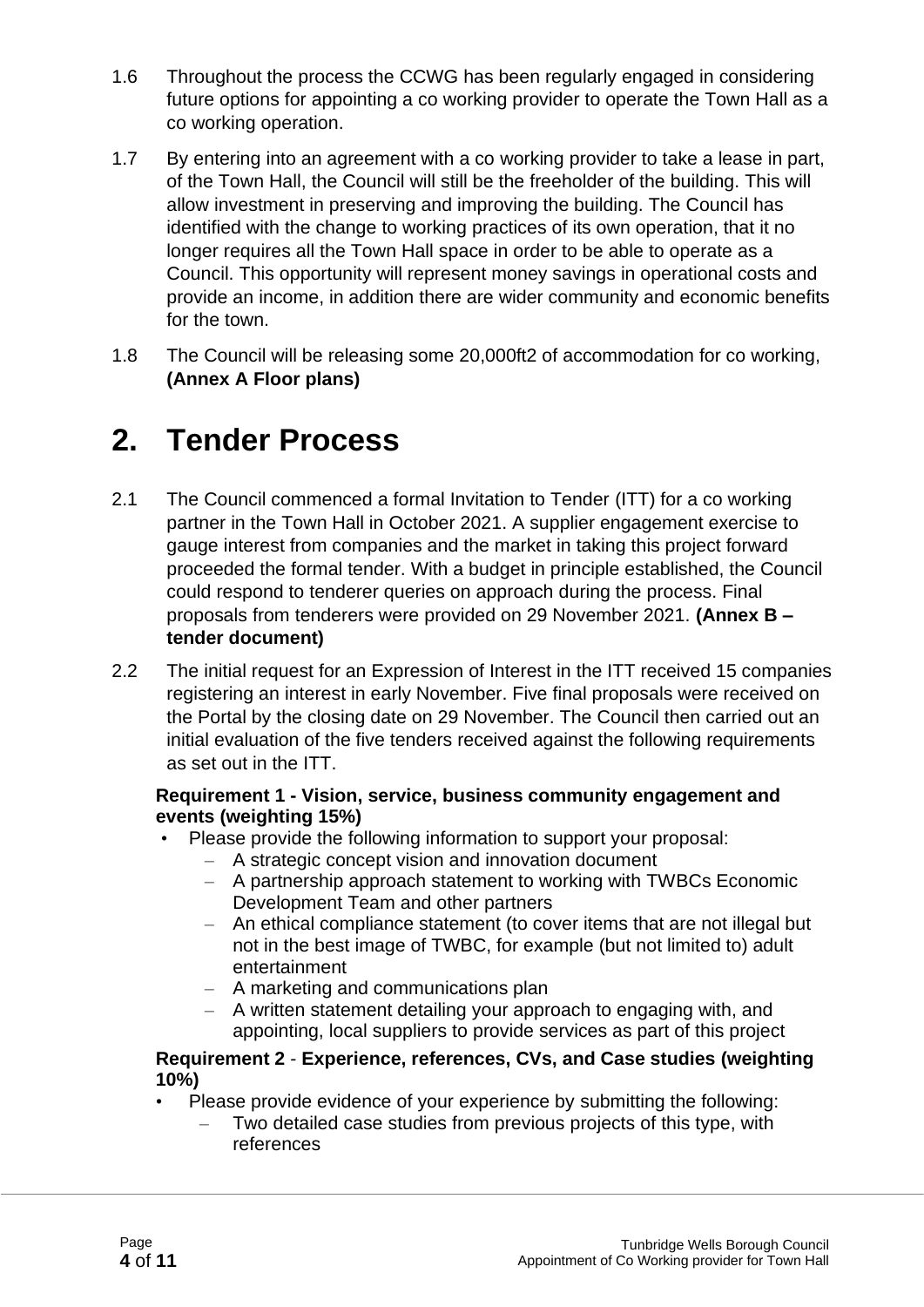- CVs of the management team and a management structure diagram
- Details of any joint venture agreements (if any)

#### **Requirement 3 - Building maintenance plan (weighting 10%)**

- Please provide the following information to support your proposal:
	- A detailed building maintenance plan and methodology
	- A cleaning plan
	- A waste and recycling plan

#### **Requirement 4 - Business plan (weighting 25%)**

- To provide the following information in the proposal:
	- a full business plan including financial projections P&L, cash flow and long-term balance sheet forecasts.

#### **Requirement 5 - Level of Capital investment in the first 12 months (Council or Company investment) (weighting 15%)**

- To provide the following information in the proposal:
	- The proposed term of the Lease (to be no less than 15 years)
	- The level of capital investment to be committed to refurbishment of the Town Hall in the first 12 months, or the level of investment required by the Council
	- A proposed schedule of detailed expenditure payment
	- Evidence of availability of capital in order to finance the expenditure outlined
	- A master plan/design for the refurbishment of the Town Hall, and suitability for planning assessment/listed building consent, if so required

#### **Requirement 6 - Profit Share (weighting 15%)**

- To provide the following information in the proposal:
	- The % profit share to be made available to TWBC
	- The full accounting methodology for profit calculation and dividend

#### **Interview – (weighting 10%)**

- Presentation and Q&A session tested written submissions and quality and reality of statements made
- 2.3 The scoring matrix is shown in **(Annex C)**
- 2.4 The initial evaluation process against the 6 requirements in the ITT as listed above, **(Annex A exempt)** reduced the shortlist of companies invited to panel the interviews on 13 and 14 December 2021 to three companies.
- 2.5 The three companies invited to interview were as follows:
	- Supplier A
	- Supplier C
	- Supplier D
- 2.6 The interview panel comprised of the members of the CCWG and senior officers. The interview comprised of a presentation and question and answer session and was worth 10% of the overall score. Following the interview process one company was dismissed on financial grounds and not fulfilling the parameters set out in the tender brief.
- 2.7 The final two co working companies were asked via the ITT process to provide further clarification on areas of their submission and interview **(Annex B**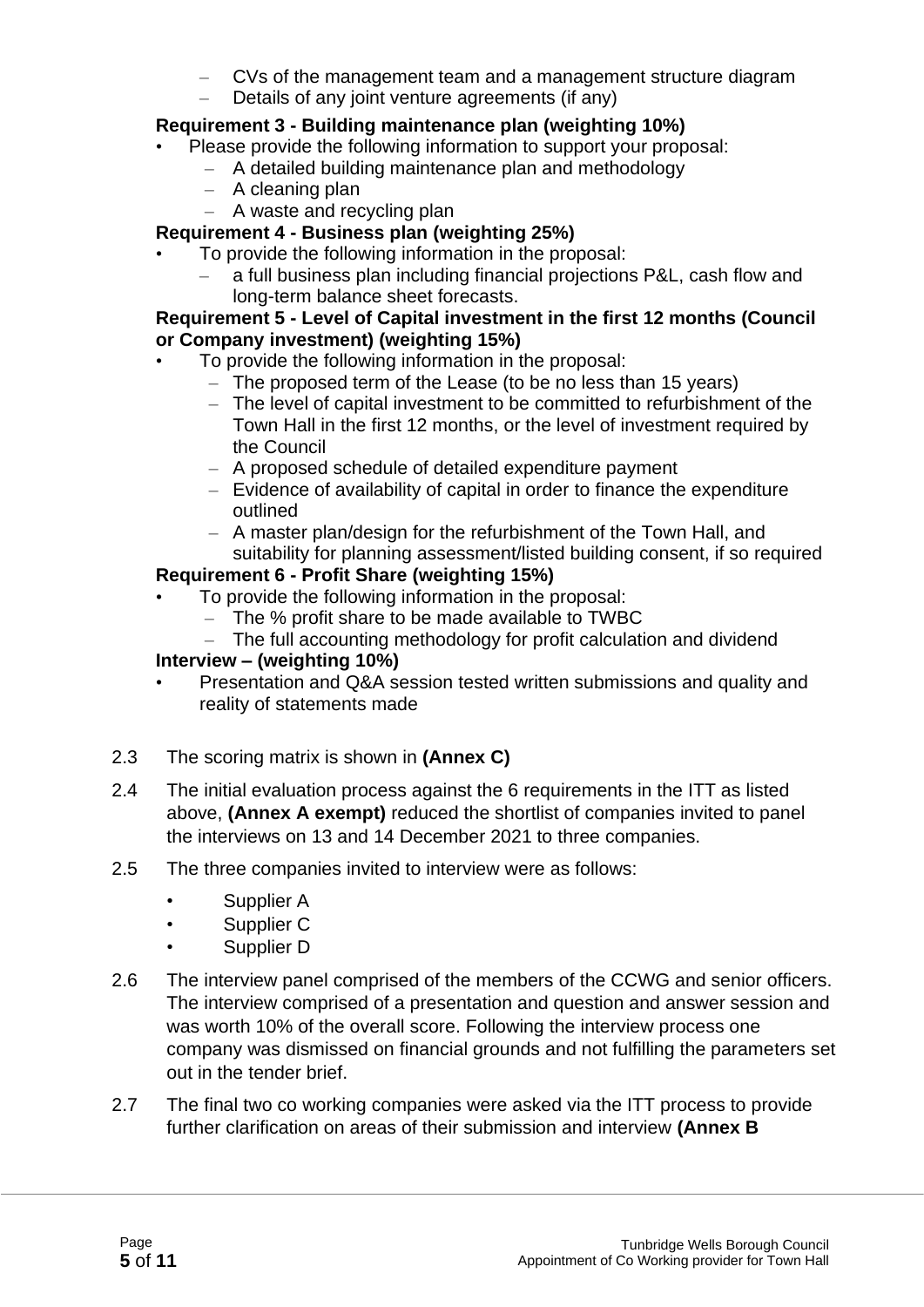**Exempt)**. The responses on points of clarification have been evaluated and form the final report and recommendation.

2.8 Members of the CCWG and officers attended a site visit of the two companies' current operations on 31 January. The purpose of the site visit was to have the opportunity to see first-hand the quality of the companies fit out, speak with users, and see the co working operation in use. The site visit was not scored as part of the tender evaluation.

## **3. Preferred Option**

- 3.1 The objectives of leasing part of the Town Hall to a co-working provider are that the successful provider will be able to deliver a sound business case with financial returns that will enable the Council to cover the cost of conversion and fund the maintenance required to enable the continued use of the Town Hall. It should be noted that any third-party provider will expect that the fabric of the building which remains the Council's responsibility, is maintained and renewed appropriately. Condition surveys of the Town Hall indicate that significant investment will be required in the next 10 years for replacement heating systems. The partnership with a co-working provider will not necessarily bring an income stream into the Council but will provide finances to continue to maintain the Town Hall.
- 3.2 After full tender evaluation, panel interview and additional clarification responses, Supplier D scored the highest. It should be noted that the scoring received unanimous support from the Cross Party Working Group, who were fully inclusive in the decision making process and in favour of this approach of appointing a co-working provider.

## **4. Options Considered**

- 4.1 In December 2019, the CCWG produced a report which was accepted by Full Council. The report recommendations, in essence, were that the Council should develop a long-term plan for the Town Hall, Assembly Hall Theatre and 9/10 Calverley Terrace. The report recommended that the Council should prioritise uses for office accommodation and performance. As outlined in the report the CCWG has been involved in the preparation and the undertaking of the ITT throughout including the decision making.
- 4.2 The Council has also undertaken wider engagement on our consultation portal on our website. The Council has established pages covering the repurposing of the Town Hall which also includes an FAQ section: [https://talkingpointtunbridgewells.uk.engagementhq.com/repurposing-the-town](https://talkingpointtunbridgewells.uk.engagementhq.com/repurposing-the-town-hall)[hall](https://talkingpointtunbridgewells.uk.engagementhq.com/repurposing-the-town-hall)
- 4.3 Engagement received comments and queries from approximately 10 people on the proposals being considered. A number of those engaging asked multiple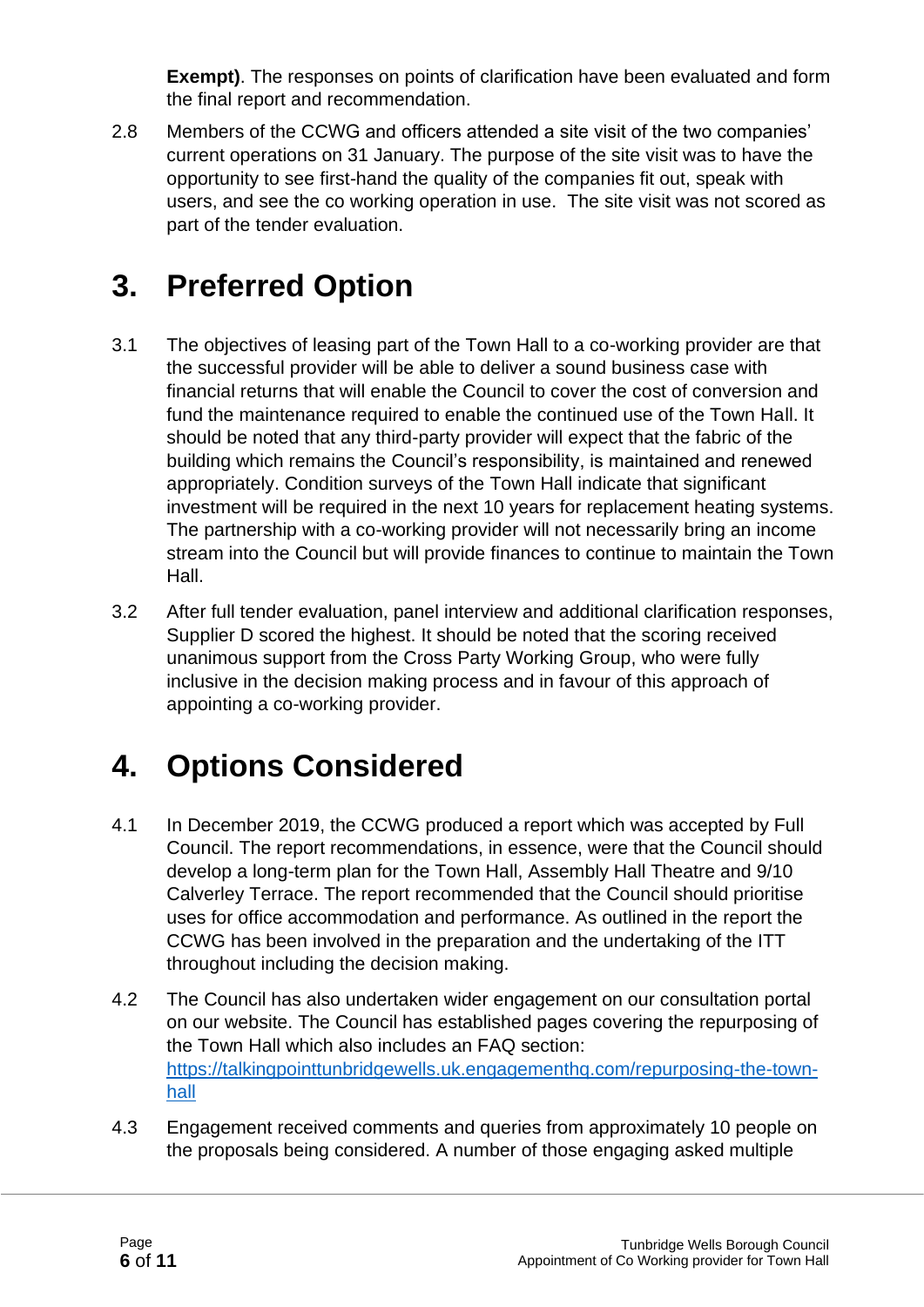questions or made a number of points. The points being made can primarily be considered as related to the business plan, the risk and consideration of alternative uses.

- Business plan how sure the Council was that this will work and make a return
- Risk benchmarking, track record of suppliers, attractiveness of the building to users, covid and impact
- Alternative Uses Use of the building by charities, creative businesses, music venue, residential, just sell and move into smaller premises
- 4.4 In addition, the Council has engaged with the Town Forum and Civic Society during the procurement, though as a live tender opportunity the detail has had to be limited to the wider process and general direction rather than specifics.

## **5. Recommendation from Cabinet Advisory Board**

5.1 Discussion with the Portfolio Holder has taken place throughout the process and on 14 February. The report is being considered by the Finance & Governance CAB on 1 March 2022 and the recommendation from the CAB will be outlined here in the report when submitted to Cabinet.

## **6. Implementation**

- 6.1 If agreed, the Council will notify the remaining tenderers of the decision and seek to enter into final negotiation with the preferred provider as outlined in the report on the Heads of Terms for the contract. The final timetable will form part of the discussion to be undertaken. However, assuming no delays in finalising the legal agreements the potential timescale for implementation of the co working facility could be anticipated as follows:
	- Legal and other matters 3 months (March May)
	- Design  $-4$  months (May  $-$  August)
	- Planning 3 months (July September)
	- Procurement 4 months (August –November)
	- Refurbishment 5 months (November March)
	- Opening April 2023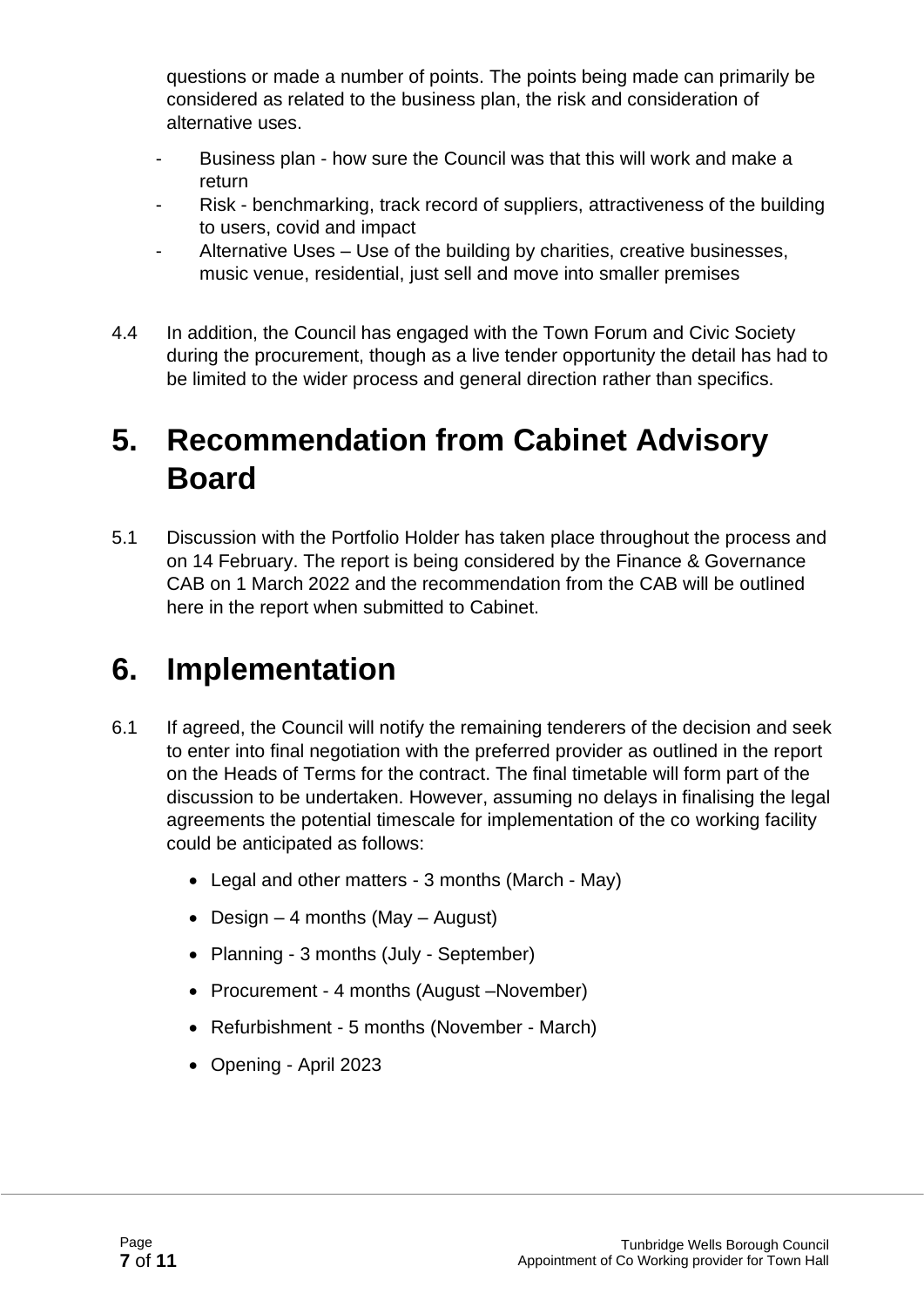## **7. Appendices and Background Documents**

Appendices:

- Appendix A: Floor Plans
- Appendix B: Tender Document
- Appendix C: Scoring Matrix

Exempt appendices:

- Exempt Appendix A: Evaluation and Financial scoring
- Exempt Appendix B: Clarification questions and answers

Background Papers:

- Cabinet 29 July 2021
- Full Council 6 October 2021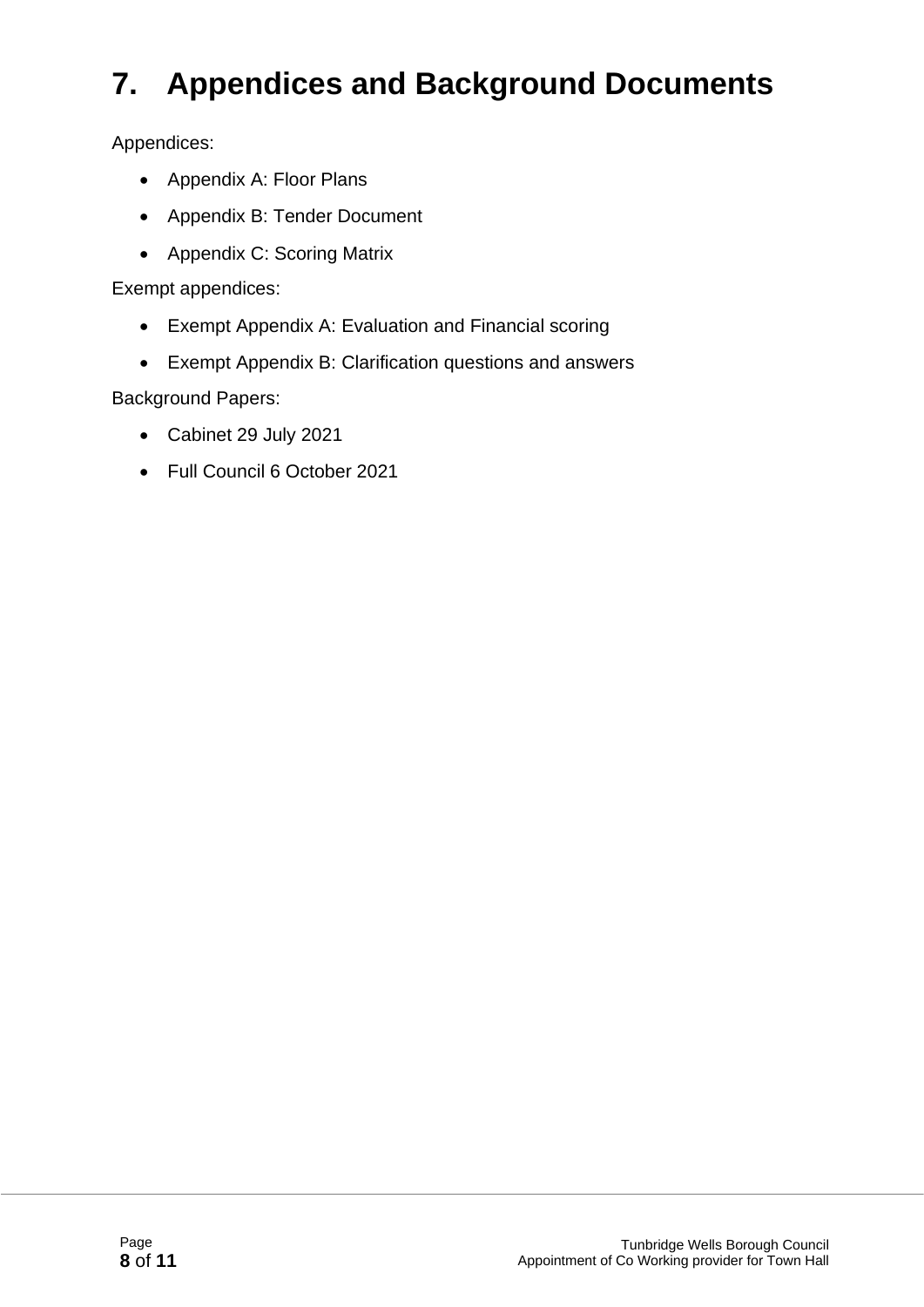

## **8. Cross Cutting Issues**

### **A. Legal (including the Human Rights Act)**

The Local Government Act 1972 (the LGA 1972), section 111(1) empowers a local authority to do anything (whether involving the expenditure, borrowing, or lending of money or the acquisition or disposal of any property or rights) which is calculated to facilitate, or is conducive or incidental to, the discharge of any of their functions.

The Council also has a general power of competence pursuant to Section 1 of the Localism Act 2011 which enables it to do anything that individuals generally may do.

The Council has power under section 123(1) of the Local Government Act 1972 to dispose of land and property in any manner that it wishes. The proposed disposals must be for the best consideration reasonably obtainable in accordance with section 123 of the Local Government Act 1972 or meet the requirements of Circular 06/03: Local Government Act 1972 General Disposal Consent (England) 2003 - disposal of land for less than the best consideration that can be reasonably obtained failing which, the Secretary of State's consent would be required.

Acting on the recommendations specified in this Report is within the Council's statutory powers as set out above.

Any other legal implications are contained within the body of the report.

The proposal to delegate authority to the S151 Officer is in accordance with a decision that Cabinet can make, taking into account the contents of this report to protect the Council's financial and commercial interests.

Claudette Valmond, Interim Head of Legal Services.

### **B. Finance and Other Resources**

The Council is reassessing its asset portfolio which will include asset disposals and the development of new income streams to support the delivery of services. This report proposes to release space in the Town Hall to provide new employment space and a new income stream for the Council. Initial investment in the building will be required to meet market standards from the Council and the potential partner. The opportunity to examine other benefits to the authority will become clearer as the Invitation to Tender is progressed. Establishing a budget in principle provides the scope within the procurement for dialogue regarding options subject to due diligence and consideration of the best approach for the Council prior to a final decision. The Council and the partner will, as outlined in the report, need to work together to identify opportunities for external funding to reduce the capital required from the council's resources.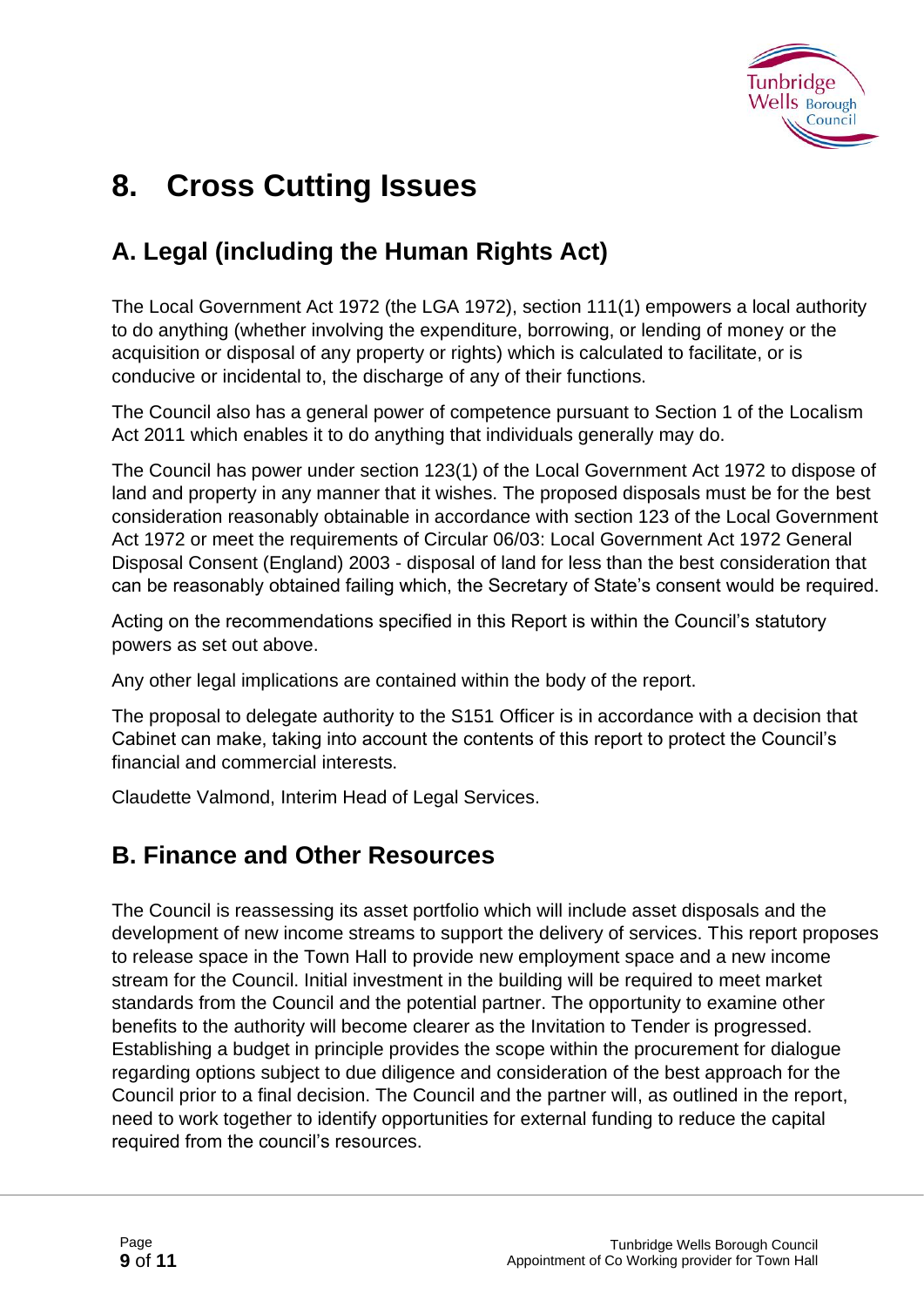## **C. Staffing**

There are no direct staffing capacity implications as a result of the recommendations being sought in the report. The MWoW approach and the Council moving to a reduced footprint will require planned engagement with staff on the opportunity and the revised working practices to a more hybrid way of working, particularly moving away from individual desks and moving towards an outcomes-based style of management that will assist the successful transition.

Report Authour

## **D. Risk Management**

The approach allows for a managed approach to consideration with authority at each stage reducing the wider financial exposure of the Council and managing the risk as appropriate. An appropriate risk register will be established for the project.

The award of the contract will result in the Council giving up control of the part of the Town Hall leased to the co working provider for the next 15 years. The contract will bind the Council to allow the co-working provider a 15 year lease to deliver their business plan. During the term of the lease granted to the co working partner, the Council, Members and Officers will have no legal right to interfere in the operation of the Town Hall, save for the areas retained for the Council's own use.

Report author

### **E. Environment and Sustainability**

Within the tender for a partner, tenderers had to demonstrate consideration of how the project will beneficially contribute to the Councils Corporate Carbon Descent Plan and Action Plan 2021-22 to deliver net zero carbon by 2030.

The carbon reduction template has been completed in order to understand the impact of this decision on the Council ambition to be net carbon zero by 2030. A copy of the completed template will be available prior to the meeting dates.

Gary Stevenson Head of Housing, Health and Environment

### **F. Community Safety**

There are no specific community safety issues arising from this report.

Report Author